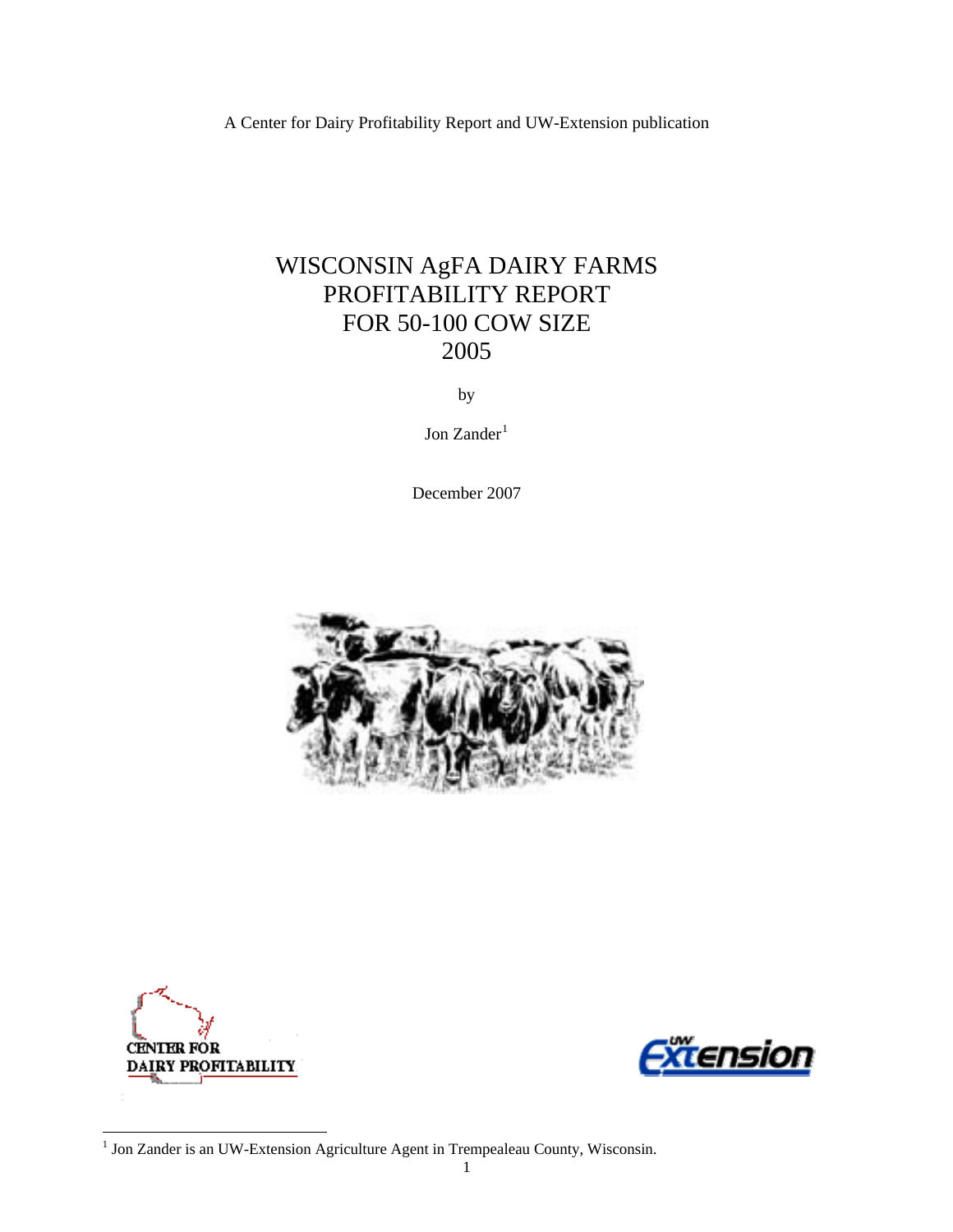## **Acknowledgements**

The author wishes to thank the Lakeshore Farm Management Association, Fox Valley Management Association, Wisconsin County Agents and Wisconsin Technical College System Instructors, and the Center for Dairy Profitability for collecting these data. Individual farm managers used a number of different manual and computerized record keeping systems to enter their initial financial information, including the Agricultural Accounting and Information Management System (AAIMS©) and Quickbooks©. Personnel affiliated with the organizations (above) helped individual farm managers reconcile their financial data.

The Agriculture Financial Advisor (AgFA©) data set was used for this study. AgFA© represents a sample of Wisconsin dairy farms from which financial and production data are collected annually. It is a active/real-time database program. The database is growing in the number of farms and participants each year.

Special Thanks to Nate Splett, Associate Dean, UW-River Falls and Gary Frank, University of Wisconsin/Madison – Emeritus for their guidance, constructive comments and editorial review.

This summary report is prepared by the Center for Dairy Profitability – Madison, Platteville, River Falls and UW-Extension, December 2007.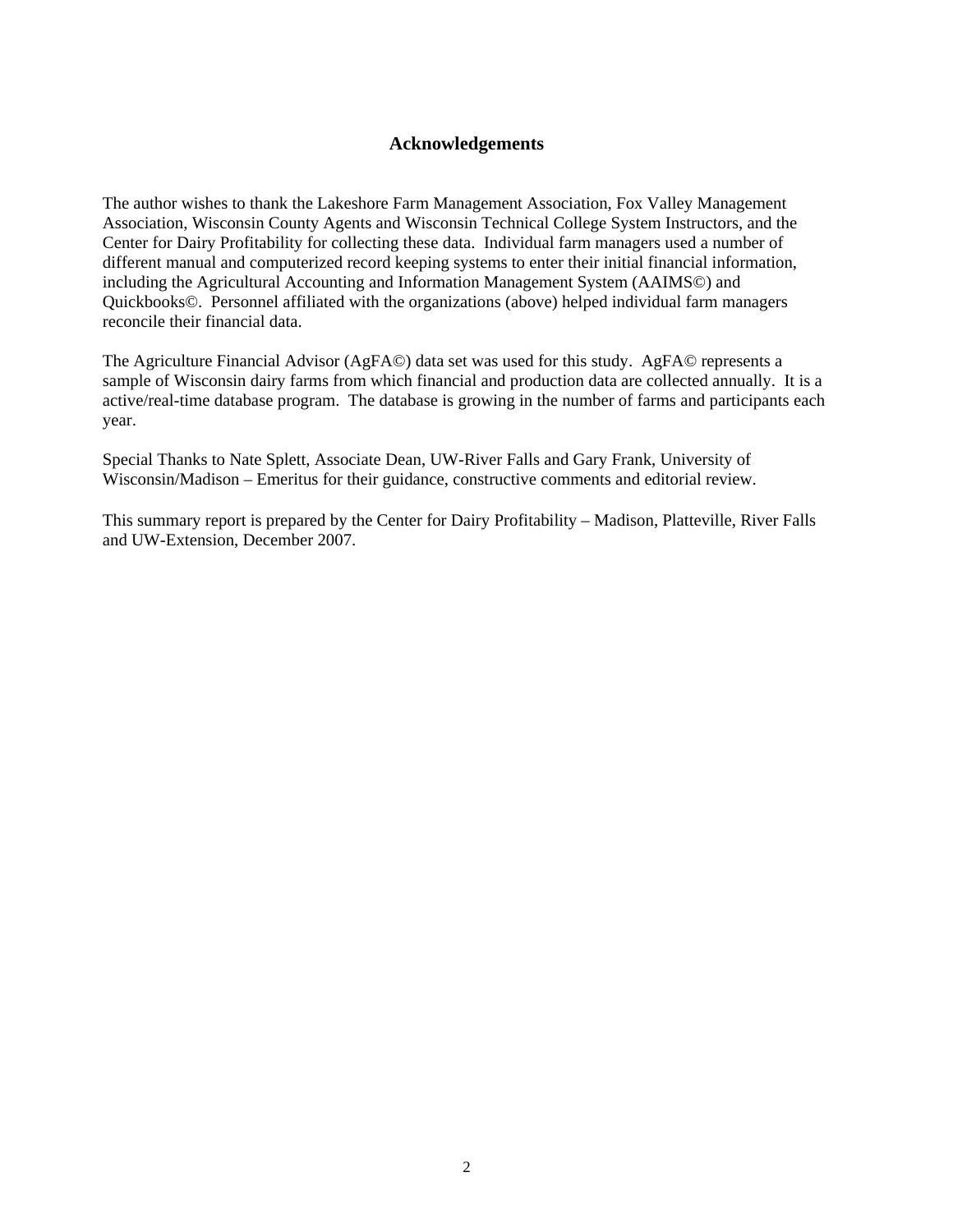#### **Preface**

I am pleased that this profitability report is available to us in Wisconsin – and beyond. With this report, Jon Zander is continuing the core work and mission of the Center for Dairy Profitability (CDP). A number of years ago and for many years the CDP and UW-Extension agents partnered with many dairy producers in Wisconsin to provide profitability analyses of Wisconsin dairy farms – to help dairy producers improve profitability. Cornell University was a generous supporter of our efforts in sharing their Dairy Farm Business Summary (DFBS) program with us for this purpose. In time, under the vision and leadership of Dr. Gary Frank, Director for the CDP, we were able to develop and implement our own *Wisconsin Agriculture Financial Advisor (AgFA)* financial management program. *AgFA* enables us to collect, analyze, and report financial performance information in real time. With this report, Jon is giving us insight to dairy farms ranging in size from 50 to 100 cows. While our dairy farms are decreasing in number and increasing in size, the majority of our 15,000 dairy farms are in this size range. As we make use of this report, we look forward to future reports analyzing our Wisconsin dairy farms.

Nate Splett Associate Dean College of Agriculture, Food and Environmental Sciences UW-River Falls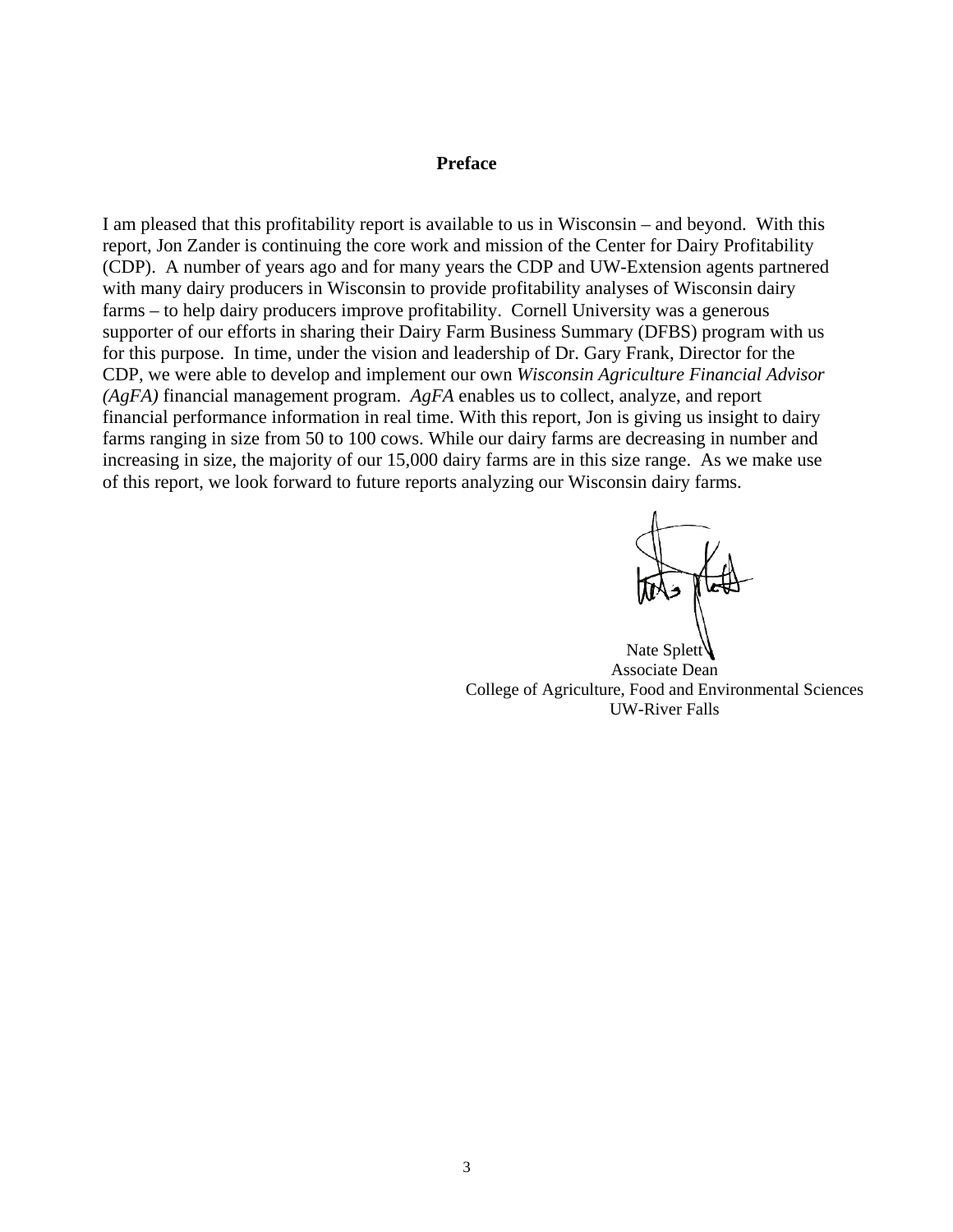## **Profitability Analysis**

This report analyzes the "profitability" of a select number of dairy farm businesses. It enables the owner/operator/manager to compare her/his dairy farm business to other dairy farm businesses on the basis of profitability. Farms that were more profitable tended to have higher financial efficiency, higher milk production per cow and higher (physical) labor efficiency per cow.

## **Data Source and Methodology**

The Agriculture Financial Advisor (AgFA©) data set was used for this study. AgFA represents a sample of Wisconsin dairy farms from which financial and production data are collected annually. This study uses 2005 data composed of a sample of approximately 600 dairy farms. Of these 600 farms, 232 reported the number of operators on their farm. This profitability analysis report emphasizes the 50-100 cow size of these 232 farms.

According to 2006 Wisconsin Agriculture Statistics (WASS) there were more dairy operations in the 50-100 cows than any other herd size in 2005. There were 6,400 dairy farms with 50-100 cows, this translated to 41.8% of the total dairy farms (15,300) in Wisconsin. This group averaged 80 cows per head. This herd size also produced 34% of all milk produced in Wisconsin. These numbers indicate this is an important group of dairy farms and as such the financial performance of these farms is of interest to the dairy industry in Wisconsin.

## **Bottom-Line Profitability Analysis**

This profitability analysis considers the "whole" farm's performance rather than only the dairy enterprise. The level of profitability is based on three Farm Financial Standards Council (FFSC) profitability measures: Net Farm Income (NFI), Rate of Return on Equity (ROE) and Rate of Return on Assets (ROA).

The procedure used for this analysis is to first identify dairy farms that exceed a benchmark profitability level of \$30,000 labor and management income per operator/manager. The profitability measure is applied across all farms, regardless of size, production, technology, etc. Secondly, the FFSC financial efficiency measures (e.g., operating expense ratio, interest expense ratio, etc.) are applied to compare more and less profitable farms and provide reasoning for differences in profitability. Third, the costs of dairy production are analyzed.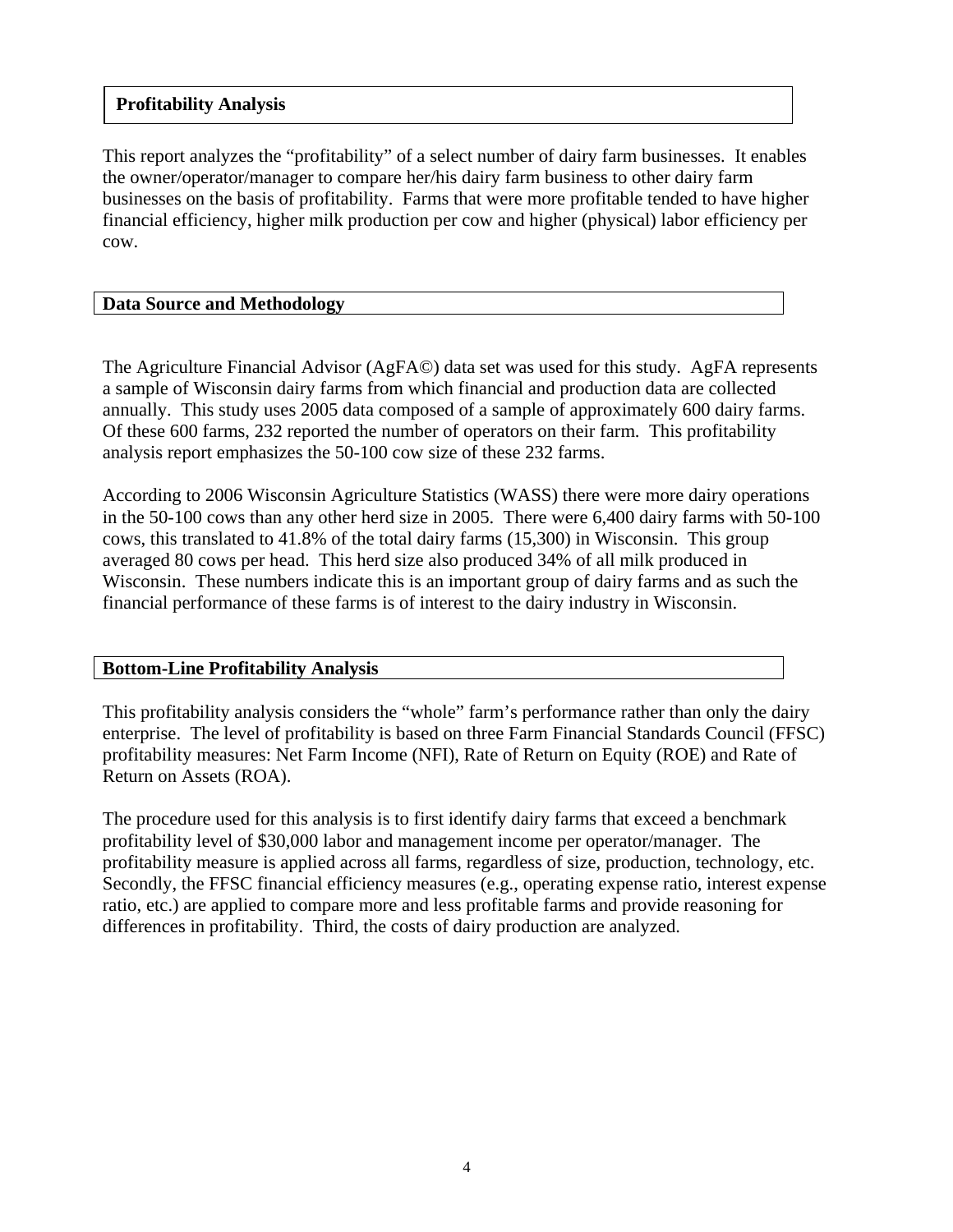

These three steps for analyzing profitability performance are reflected in the following diagram:

The inverted triangles represent crop and dairy enterprises. Initially, bottom line profitability is determined for the whole farm, including all enterprises (crop, dairy) because various costs overlap enterprises and are too difficult to allocate among the enterprises. This continues to be the case among enterprises as financial efficiency measures are applied. However, some costs can be specifically associated with an enterprise for analysis. For example, veterinary, breeding, and milk marketing costs can be analyzed directly related to the dairy enterprise.

The profitability criterion used to determine more and less profitable farms is "labor and management income per operator/manager". This represents the residual of net farm income per operator/manager after allocating payment to unpaid labor and a five percent return to owner equity. Farms that had \$30,000 or more labor and management income per operator/manager were considered to be "more profitable" farms. The \$30,000 value was selected as representing family living withdrawals for a typical Wisconsin family. Applying the profitability criterion of \$30,000 labor and management income per operator/manager, 135 farms were more profitable among all AgFA© farms in this data set (232 farms), reflecting a substantial difference in the average level of profitability between the more and less profitable farms. After applying the profitability criterion, farms were sorted by herd size and the 50-100 cow grouping was analyzed. This gave us a total of 106 farms, 62 of these were more profitable.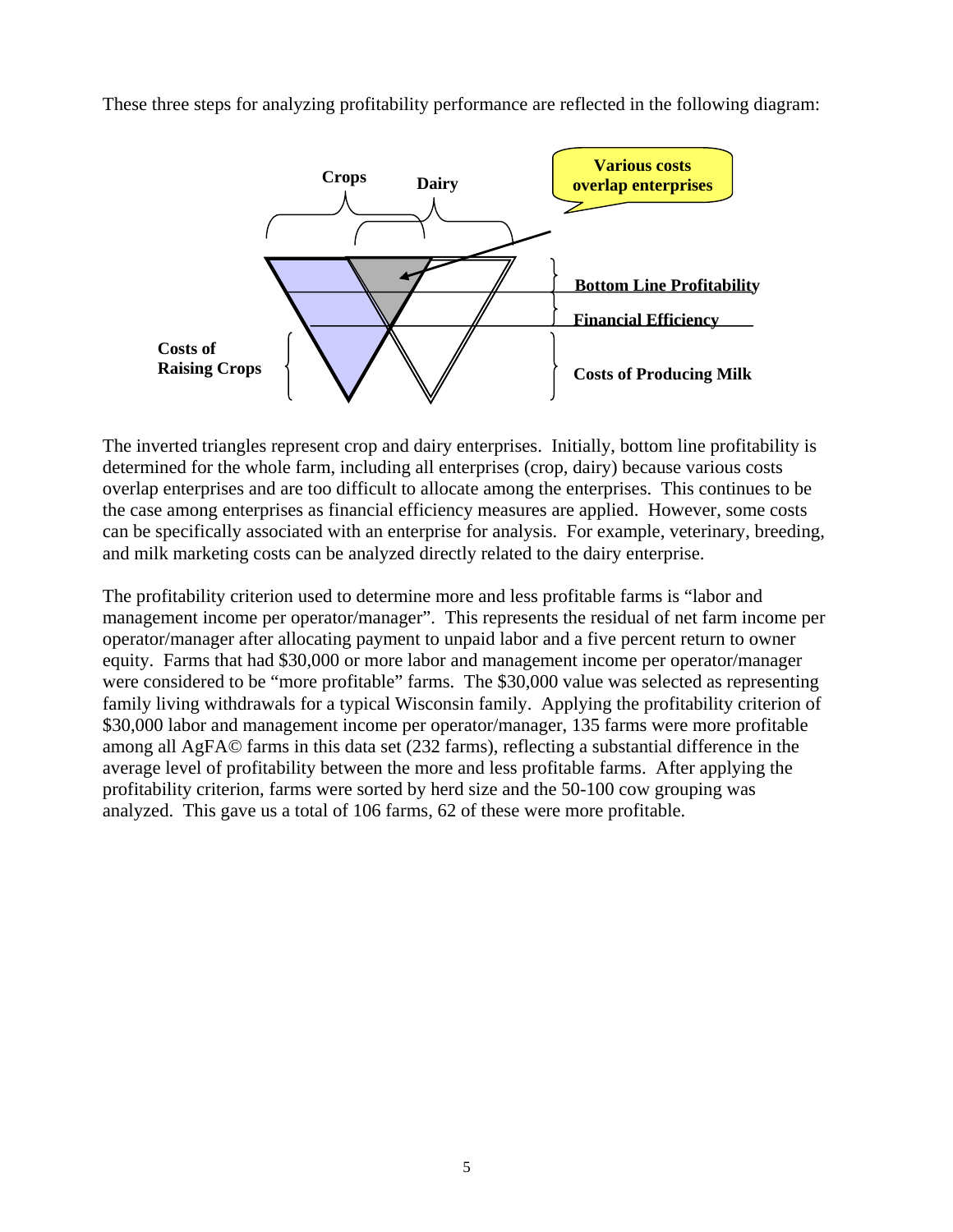# **Table 1: Profitability Analysis**

|                                                             | More Profitable Farms Less Profitable Farms<br>(62) | 44)      |
|-------------------------------------------------------------|-----------------------------------------------------|----------|
| Labor & Management<br>Income per<br><b>Operator/Manager</b> | \$66,863                                            | \$11,958 |
| Net Farm Income                                             | \$65,296                                            | \$17,910 |
| Return on Equity                                            | 6.66%                                               | $-2.19%$ |
| <b>Return on Assets</b>                                     | 6.52%                                               | .22%     |

Total Farms: 106, Herd Size: 50-100

Why were some AgFA© dairy farms in the 50-100 cow range more profitable than others? Financial efficiency was higher among the more profitable farms.



**Figure 1: Financial Efficiency** 

In Figure 1, the relatively lower operating costs (65% vs. 79%), depreciation (9% vs. 12%) and interest (3% vs. 5%) for more profitable farms means that their net farm income (NFI) was relatively higher (25% vs. 9%).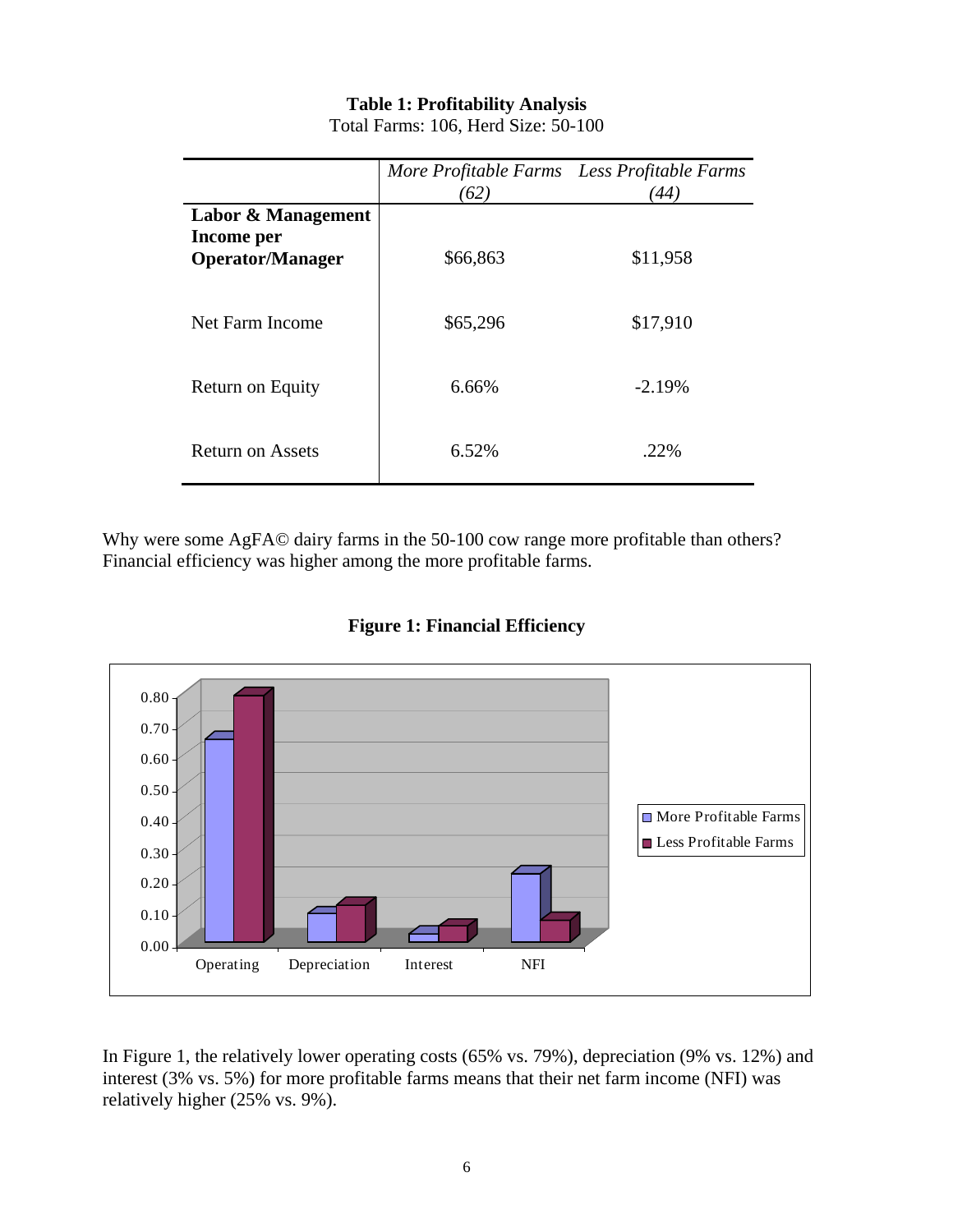## **Table 2: Expense Categories** Total Farms: 106, Herd Size: 50-100

|                       | Costs per Cow:<br>More Profitable Farms<br>Total # Farms: 62<br>Production per Cow: 20,544 | Less Profitable Farms<br>Total # Farms: 44<br>Production per Cow: 19,133 |
|-----------------------|--------------------------------------------------------------------------------------------|--------------------------------------------------------------------------|
|                       | Average Herd Size: 71 Cows                                                                 | Average Herd Size: 70 Cows                                               |
| <b>Breeding</b>       | \$61                                                                                       | \$56                                                                     |
| <b>Custom Hire</b>    | 60                                                                                         | 10                                                                       |
| <b>Feed Purchased</b> | 653                                                                                        | 777                                                                      |
| Gas, Fuel, Oil        | 127                                                                                        | 124                                                                      |
| Interest              | 110                                                                                        | 179                                                                      |
| Labor                 | 417                                                                                        | 247                                                                      |
| Repairs               | 212                                                                                        | 203                                                                      |
| Supplies              | 127                                                                                        | 156                                                                      |
| <b>Utilities</b>      | 98                                                                                         | 101                                                                      |
| Vet & Medicine        | 96                                                                                         | 102                                                                      |
| Other                 | 318                                                                                        | 245                                                                      |
| <b>TOTAL</b>          | \$2279                                                                                     | \$2200                                                                   |

Interest = Mortgage and Other Interest

Labor = Employee Benefits (Dependent and Non-dependent) + Labor Hired (Dependent and non-dependent)

Other = Fertilizer & Lime + Seed Purchase + Chemicals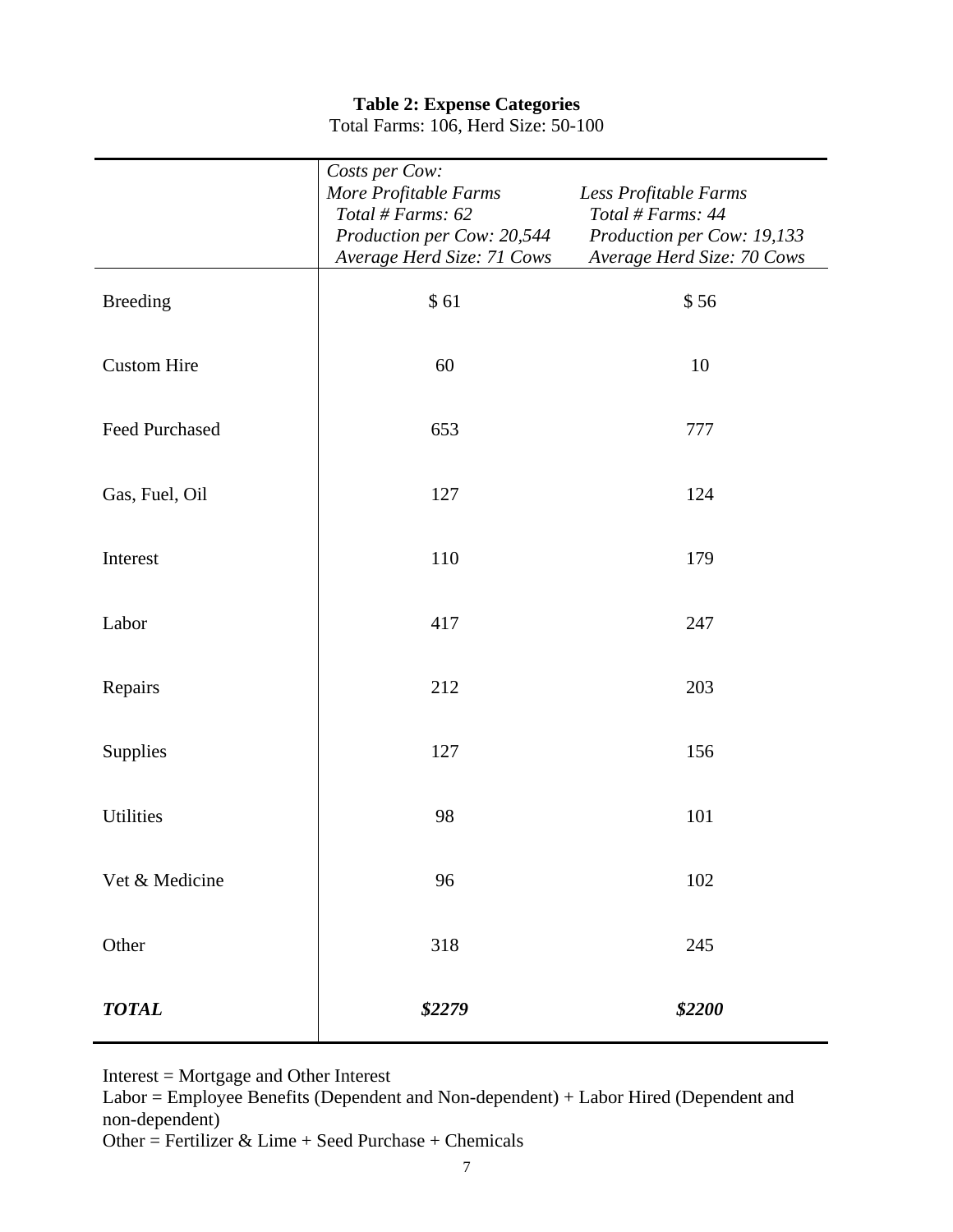Farm Expenses (Table 2) totaled, on average, \$79 more per cow for the more profitable farms. On a per cow basis, dairy expenses (Breeding, Gas, Labor, Repairs, and Other) were higher among the more profitable farms. The other expenses (Custom Hire, Feed, Interest, Supplies, Utilities and Vet & Medicine) where higher for the less profitable farms on a per cow basis.

|                       | Capital per Cow:<br>More Profitable Farms (62) | Less Profitable Farms (44) |
|-----------------------|------------------------------------------------|----------------------------|
| <b>Total Capital</b>  | \$11,978                                       | \$10,311                   |
| <b>Real Estate</b>    | 1,854                                          | 1,321                      |
| Machinery & Equipment | 237                                            | 252                        |

# **Table 3: Capital per Cow Total**

Farms: 106, Herd Size: 50-100

Table 3 shows that in the 50-100 cow range, the less profitable farms, on average, had less capital per cow. Generally a lower level of investment is desirable because it will contribute to lower costs resulting in higher net income.

## **Table 4: Physical Labor Efficiency**

Farms: 106, Herd Size: 50-100

|                      | More Profitable Farms<br>(62) | Less Profitable Farms<br>44 <sub>1</sub> |
|----------------------|-------------------------------|------------------------------------------|
| Cows per Worker      | 40                            | 41                                       |
| Milk Sold per Worker | 979,260                       | 911,972                                  |

Table 4 shows that the physical labor efficiency was slightly higher for the more profitable farms. The more profitable farms averaged approximately the same number of cows per worker (40 vs. 41) but sold more milk per worker (production per cow was also higher).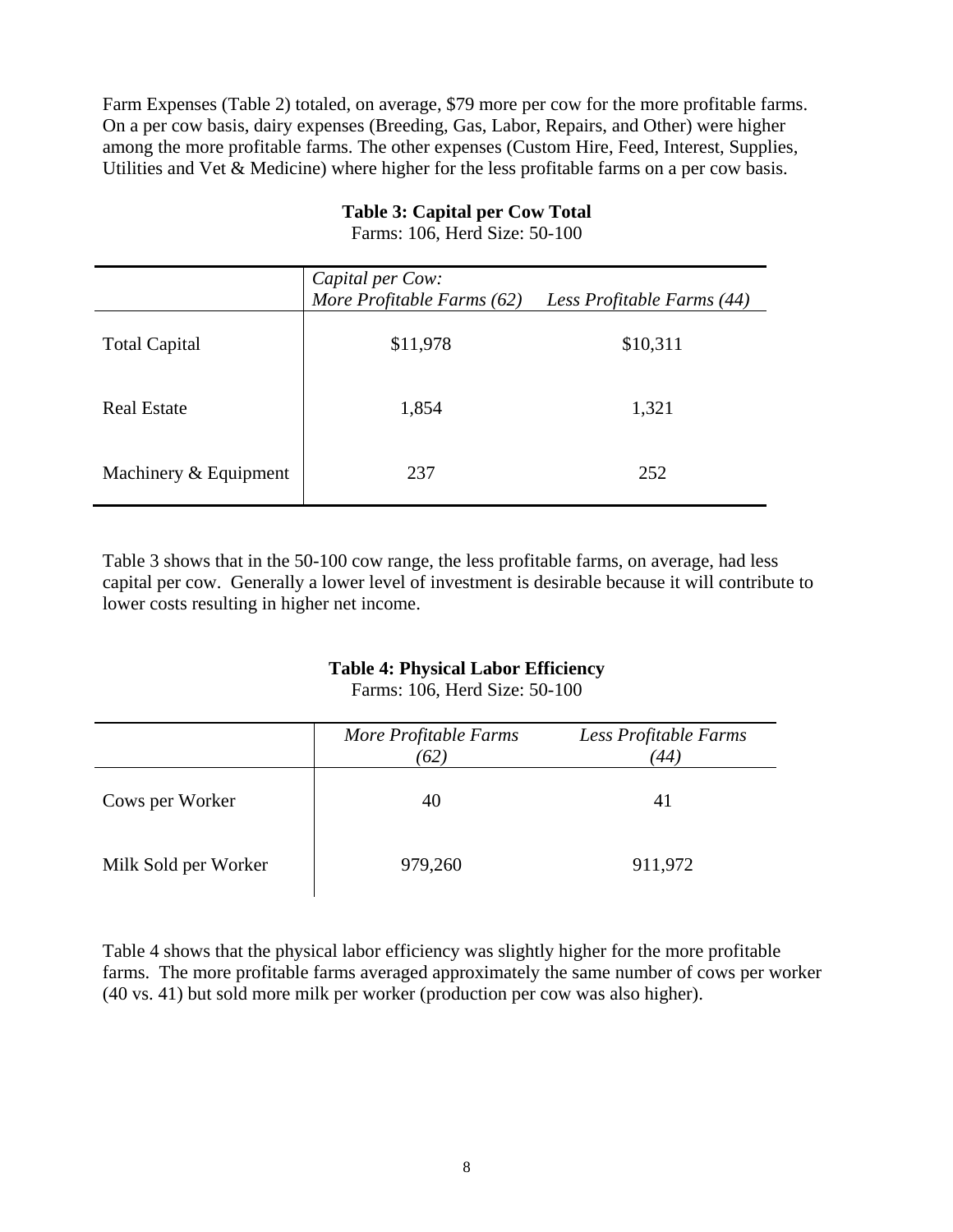In Summary, more profitable farms (as compared to less profitable farms) had:

- $\triangleright$  Higher Financial Efficiency
- $\triangleright$  Higher Milk Production per cow
- $\triangleright$  Higher (physical) Labor Efficiency
- $\triangleright$  Higher Capital Investment per cow

The more profitable farms in the 50-100 cow size averaged 71 cows. Milk sold per cow ranged from 10,958 lbs. to 26,978 lbs., with 16 herds under 18,000 lbs. and 19 over 23,000 lbs. In other words, profitable performance was evident across production levels of farms in the 50-100 cow size.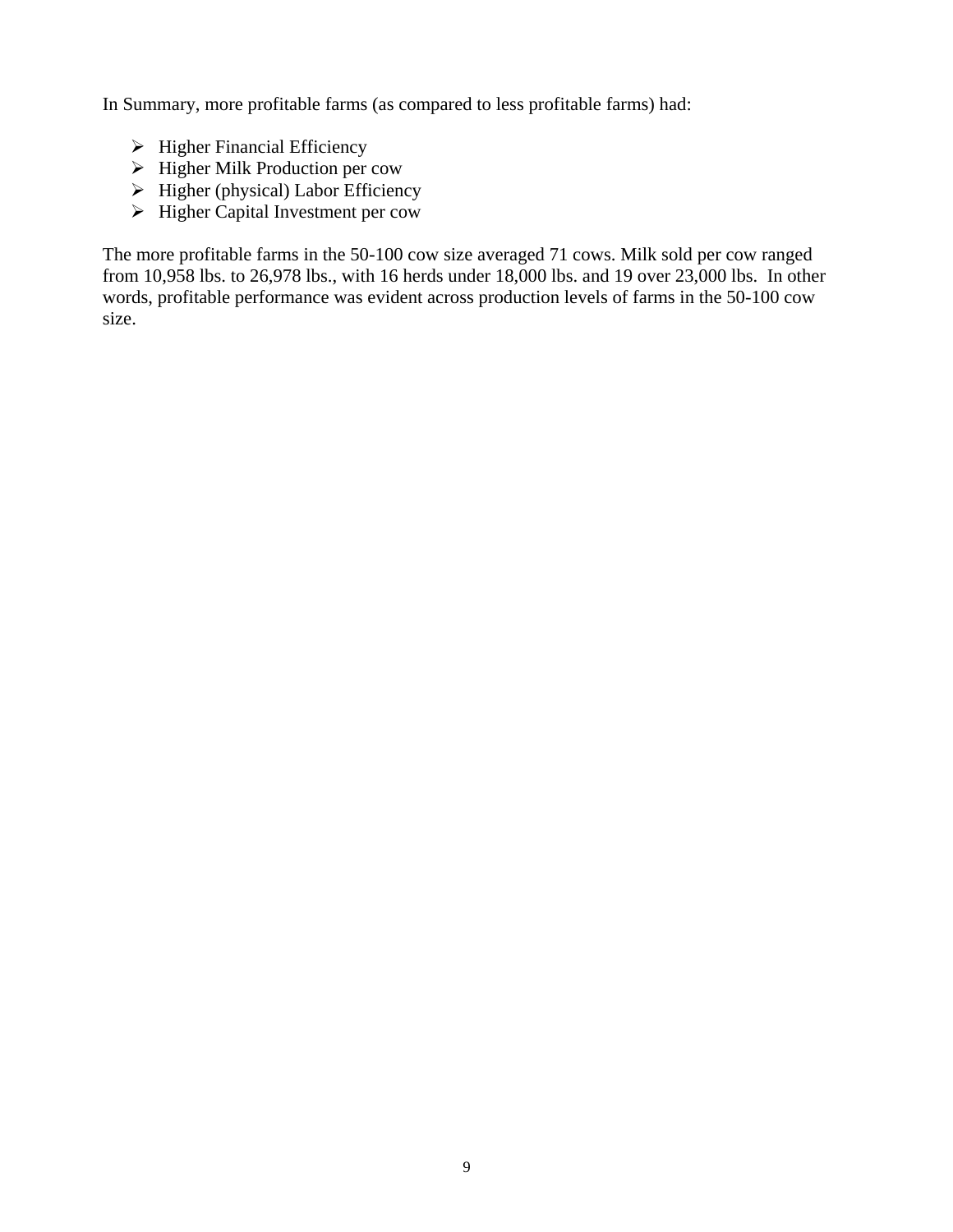### **Benchmark Guide**

Benchmark values are based on the performance of AgFA© dairy farms in the 50-100 cow size, averaging greater than \$30,000 return to labor & management per operator/manager for 2005. The values reported are the median values for the more profitable farms.

|                                              | <b>Benchmark</b><br><b>Values</b> | Our Farm |
|----------------------------------------------|-----------------------------------|----------|
| <b>Financial Performance - Profitability</b> |                                   |          |
| Return to Labor & Mgt. Per Operator/Manager  | 66,863                            |          |
| Rate of Return On Equity (ROE) - Percent     | 6.7                               |          |
| Rate of Return On Assets (ROA) - Percent     | 6.5                               |          |
| Net Farm Income                              | 65,296                            |          |
| <b>Financial Efficiency</b> *                |                                   |          |
| Operating                                    | .65                               |          |
| Depreciation                                 | .09                               |          |
| Interest                                     | .03                               |          |
| Net Farm Income                              | .22                               |          |
| <b>Financial Position</b>                    |                                   |          |
| Percent Owner Equity                         | 84                                |          |
| Investment per Cow                           | 12,004                            |          |
| Debt per Cow                                 | 1,246                             |          |
| <b>Size of Business</b>                      |                                   |          |
| Number of Cows                               | 70.8                              |          |
| Number of Workers                            | 1.77                              |          |
| <b>Production Performance</b>                |                                   |          |
| Lbs. Milk Sold per Cow                       | 20,544                            |          |
| Lbs. Milk Sold per Worker                    | 979,260                           |          |
| <b>Dairy Enterprise Performance</b>          |                                   |          |
| Milk Price per Cwt.                          | 15.78                             |          |
| Dairy Income per Cwt.                        | 17.52                             |          |
| Operating Cost per Cwt.                      | 13.23                             |          |

#### **\* Financial Efficiency Ranges**

Operating Expense Ratio  $=$  <65% Depreciation Ratio  $=$  <10% Interest Expense Ratio  $=$  <10% Net Farm Income Ratio  $=$  >20%

Dairy Income = Cull Cows + Calves Sold + Milk Sold Operating Cost = Total Basic Cost + Wages and Benefits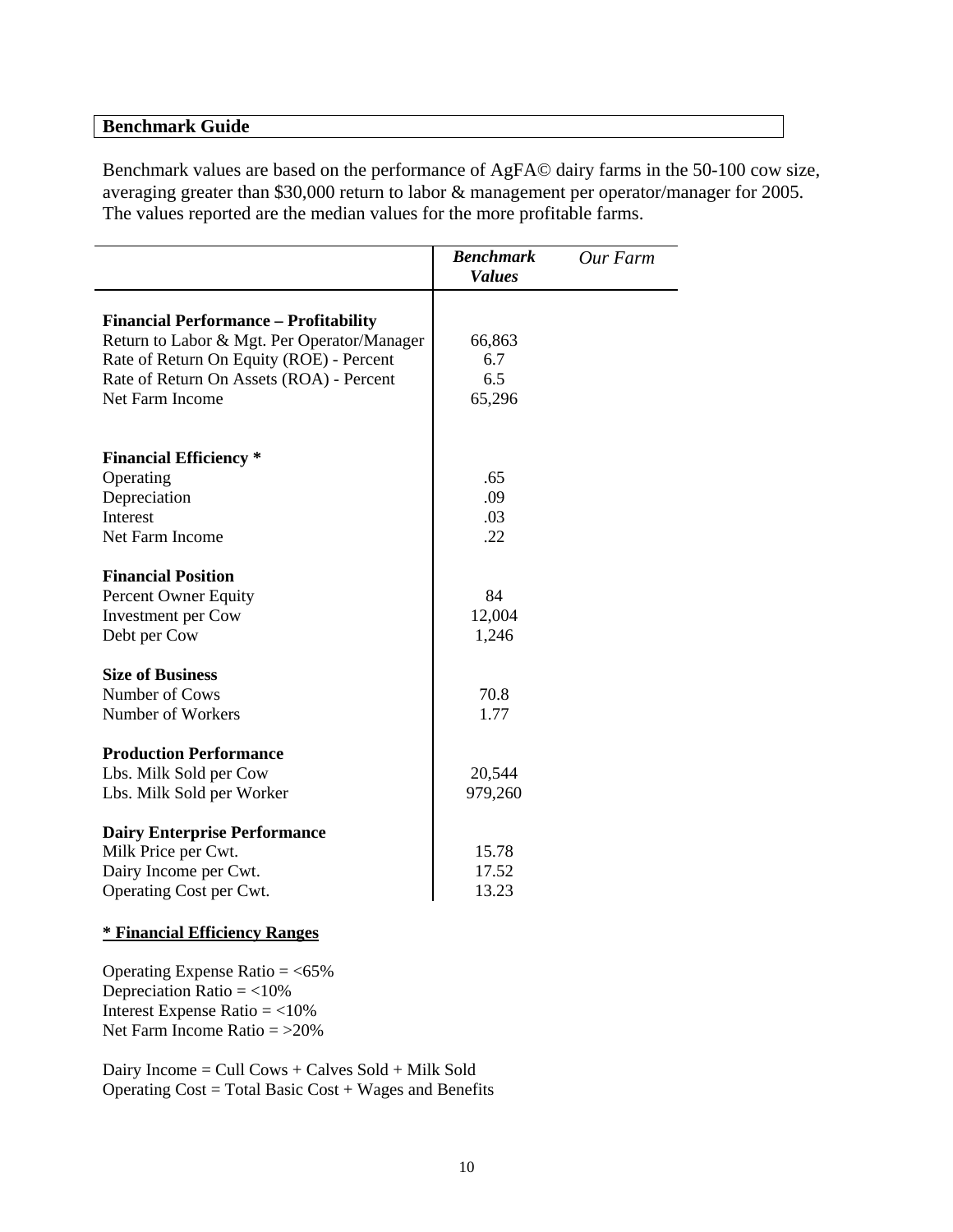#### **Performance among Dairy Farm Businesses**

The following tables present the median and range values for key performance variables for AgFA© dairy farms in the 50-100 cow size reporting the number of operators on the farm and averaging greater than \$30,000 return to labor & management per operator/manager for 2005. The median (or middle) value is presented instead of the mean to guard against the potential influence of extreme values. For example a 1000 cow herd could significantly affect "average" herd size for a relatively large number of farms with most herds under 100 cows. The range is for the middle 50% of the farms, represented by the  $1<sup>st</sup>$  and  $3<sup>rd</sup>$  quartile values. In other words, 25% of the farms will have values lower than the  $1<sup>st</sup>$  quartile and 25% of the farms will have values higher than the 3<sup>rd</sup> quartile. This range provides a good idea as to the performance among all farms while not misleading about performance by including the absolute lowest and highest values. These values are sometimes outliers because of unique circumstances and could potentially misrepresent performance.



| <b>Financial Performance</b> |  |
|------------------------------|--|
|------------------------------|--|

|                                        | <b>Median</b> | Range             |
|----------------------------------------|---------------|-------------------|
| Net Farm Income $(\$)$                 | 67,793        | $46,279 - 92,252$ |
| Labor & Mgt Income per Operator $(\$)$ | 72,459        | $44,827 - 89,024$ |
| Return On Assets (%)                   | 3.20          | $3.90 - 9.37$     |
| Return On Equity (%)                   | 6.13          | $3.50 - 10.79$    |

#### **Financial Position**

|                                        | Median | Range            |
|----------------------------------------|--------|------------------|
| Owner Equity $(\%)$                    |        | $77 - 100$       |
| Investment per $\text{Cow}(\text{\$})$ | 12,005 | $9,368 - 14,406$ |
| Debt per $\text{Cow } (\$)$            | 1,246  | $50 - 2.637$     |